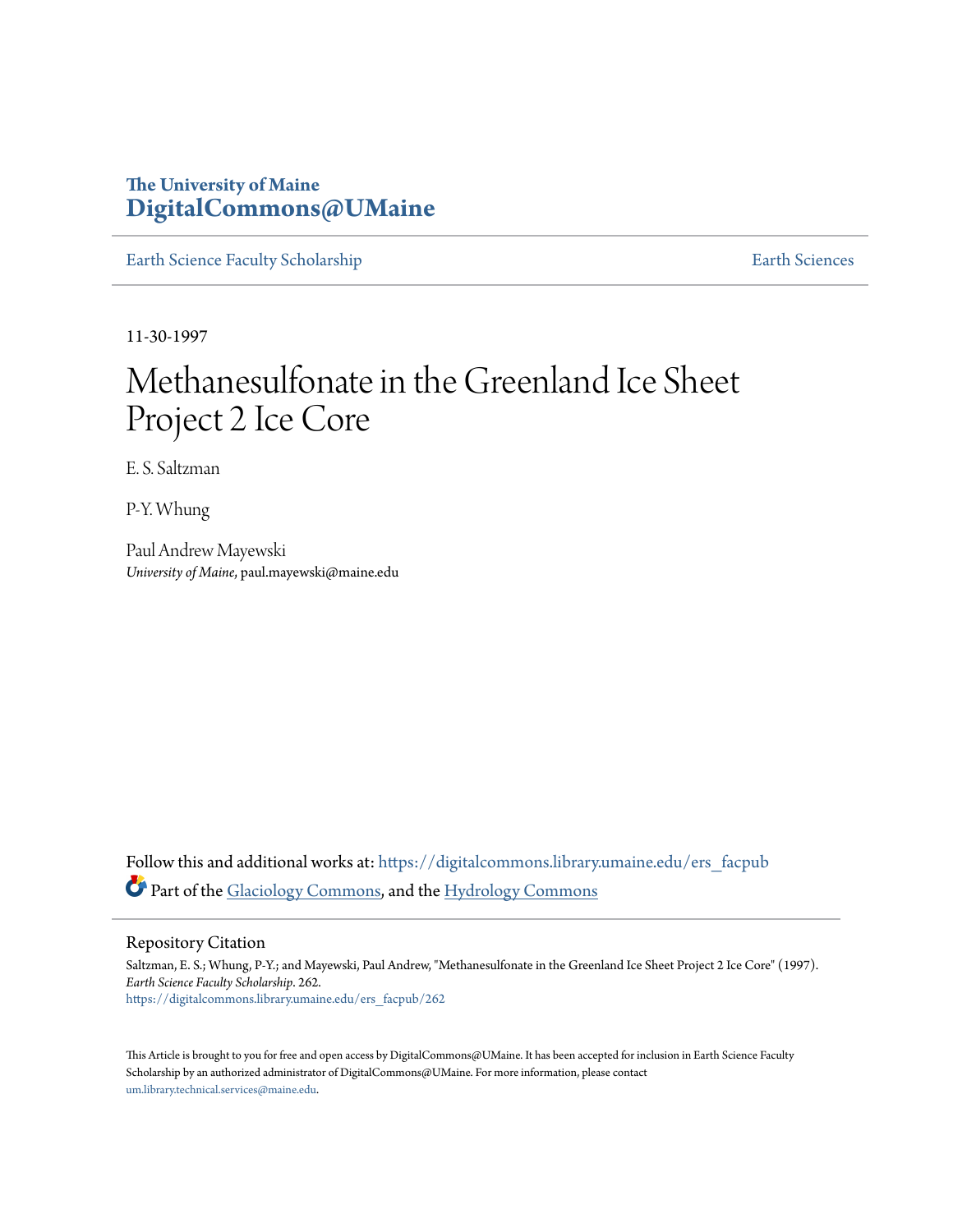# **Methanesulfonate in the Greenland Ice Sheet Project 2 Ice Core**

## **E. S. Saltzman**

**Division of Marine and Atmospheric Chemistry, Rosenstiel School of Marine and Atmospheric Science University of Miami, Miami, Florida** 

## **P.-Y. Whung**

**Cooperative Institute of Marine and Atmospheric Science, Rosenstiel School of Marine and Atmospheric Science University of Miami, Miami, Florida** 

#### **P. A. Mayewski**

**Glacial Research Group, Climate Change Research Center, Institute for the Study of Earth, Ocean, and Spaces University of New Hampshire, Durham** 

**Abstract. In this paper we present measurements ofmethanesulfonate in the Greenland Ice Sheet Project 2 (GISP2) ice core. Methanesulfonate is an atmospheric oxidation product of dimethylsulfide. The GISP2 methanesulfonate record contains information about the atmospheric loading ofbiogenic sulfur over the past 110 kyr and its relationship to climate change. The GISP2 data set supports the inferences made from the Renland ice core from Greenland that the glacial atmosphere over Greenland had reduced concentrations of biogenic sulfur compared with the present day [Hansson and Saltzman, 1993]. We conclude that the flux of biogenic sulfur from the North Atlantic Ocean must have been lower during glacial times and speculate that this decrease may have been related to differences in phytoplankton speciation. The data suggest that changes in direct radiative forcing from biogenic sulfur aerosols would act as negative feedback to the glacial/interglacial climate cycles in this region.** 

### **Introduction**

**The sulfur cycle is of particular important to atmospheric chemistry because of the role of sulfuric acid as a major aerosol-forming constituent. These aerosols can provide sites for heterogeneous chemical transformations that may not otherwise occur in the atmosphere and are the major source for cloud condensation nucleii over much of the Earth. Sulfuric acid aerosols can interact strongly with incoming solar radiation because of their submicron size and high number density. They also interact with outgoing planetary radiation indirectly via their effects on cloud droplet number and size distribution and, potentially, on cloud duration and areal extent. The precursors for sulfuric acid in air are**  reduced sulfur gases, primarily sulfur dioxide (SO<sub>2</sub>) from **anthropogenic and volcanic sources, and dimethylsulfide (DMS) from biogenic sources. It is well established that the atmospheric sulfur budget has been severely impacted by combustion of fossil fuels, and various estimates place the anthropogenic emissions at roughly 50-75% of the total emissions on a global basis [Langner and Rodhe, 1992; Bates et al., 1992b; Spiro et al., 1992].** 

**Considerable research on the emissions of DMS from the oceans has been done during the past two decades [Andreae, 1990; Bates e! al., 1992b; Berresheim et al., 1995, Saltzman,** 

Copyright 1997 by the American Geophysical Union.

**Paper number 97JC01377. 0148-0227/97/97JC-01377S09.00** 

**1995]. However, we have little knowledge of the long-term temporal variability of DMS emissions from the ocean or of the factors which control it. It has been suggested that there are potential feedbacks between the biogenic sulfur cycle and the radiation budget which may affect the climate of the Earth on long timescales [Shaw, 1983; Charlson et al., 1987]. One way to study this question is to examine the record of atmospheric sulfur as deposited in polar ice cores. This record contains evidence of natural variability which can be used to (1) assess the magnitude of potential changes in aerosol radiative forcing and (2) examine the timing of changes in atmospheric sulfur in order to understand the factors controlling them.** 

**In this paper we present measurements of methanesulfonate (MSA) from the Greenland Ice Sheet Project 2 (GISP2) ice core in central Greenland. MSA is an atmospheric oxidation product of DMS which can be useful as a tracer for the origin of sulfur in air or precipitation. Numerous studies have been carried out to examine the distribution of MSA in the modem atmosphere [Saltzman et al., 1983; 1985; Berresheim, 1987; Pszenny et al., 1989; Savoie and Prospero, 1989; Berresheim et al., 1990; Ayers et al., 1991; Bates et al., 1992a; Nguyen et al., 1992, Savoie et al., 1992: Li et al, 1993; Gao et al, 1996; Huebert et al, 1996a; Heuber et al, 1996b; Li et al, 1996]. Whung et al. [1994] carried out a detailed study of MSA over the last 200 years at a south central Greenland site. Low-resolution, longterm records have also been obtained from the Vostok and Dome C ice cores in east Antarctica [Saigne and Legrand,**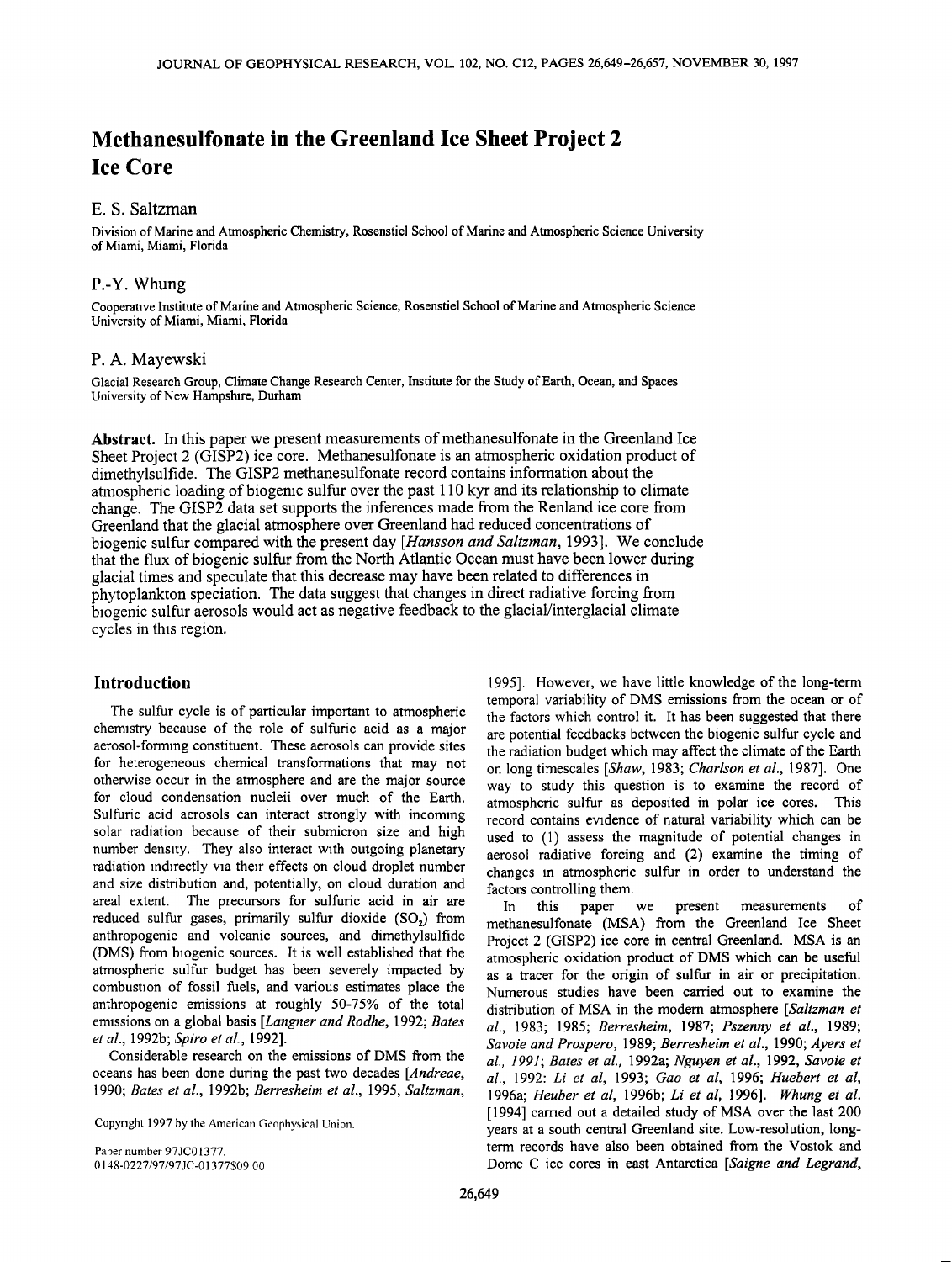**1987; Legrand et al., 1991] and the Renland ice core in east Greenland [Hansson and \$altzman, 1993]. Results from these cores revealed significant glacial/interglacial variability. The GISP2 core is unique in that it represents avery high resolution record from the main Greenland Ice Sheet covering more than 110 kyr. In this paper we focus on the long-term trends (0-110 kyr) in the GISP2 record.** 

#### **Ice Core Sampling and Analysis**

**The ice core samples used in this project were obtained from the GISP2 ice core which was drilled during 1990-1993 at Summit, Greenland. The main GISP2 ice core is 3040 m in length. The core was subsampled in the field using band saws to obtain a longitudinal rectangular section for ion analysis. Subsampling of the uppermost 335 m of the core was done by rinsing the subsections with Milli-Q water to remove contamination. In the depth intervals 335-710 and 1370-1510 m, subsamples were mechanically scraped using a rotating carbide bit. For the remainder of the core the subsections were sampled using a continuous concentric**  melter that yields a radial melt  $\sim$  2 cm in diameter from the **center of the subsection.** 

**The strategy for sampling the core was designed to provide biannual resolution for as much of the core as possible. The**  thickness of individual samples decreased downcore, from  $\sim$ 50 cm at 94 m to  $\sim$  20 cm at the base of the core. At the base of the core each sample represented  $\sim$  50 years of **accumulation. A subsample of the melt was stored frozen in plastic vials and analyzed at the University of Miami for MSA. The remainder of the melt was used for the analysis of major anions and cations at the University of New**  Hampshire. In total,  $\sim$  11,700 samples were analyzed for **MSA during the course of this project.** 

**The analysis of the ice core samples for MSA was done**  using chemically suppressed ion chromatography [Whung et al., 1994]. The instrument used was a modular ion **al., 1994]. The instrument used was a modular ion chromatograph with Dionex AG4/AS4 columns and a membrane suppresser. These columns were chosen so as to provide baseline resolution between MSA and pyruvate, which is an occasional contaminant in laboratory air and plastic vials. Samples (5 mL) were loaded onto a Dionex Trace Anion Concentrator (TAC) precolumn, either manually Standard addition experiments demonstrated quantitative recovery of analyte from the**  precolumn. The analysis was carried out isocratically using **NaOH eluants (5.55 mM), and the columns were rinsed with 100 mM NaOH between samples to remove strongly bound anions. Standards were prepared by serial dilution of pure methanesulfonic acid (Malinckrodt) and were run daily. The detection limit of the analysis is 0.02 ppb with a precision of better than +5% at 1 ppb.** 

**Other sources of data from the GISP2 ice core discussed in this paper include measurements of major ion chemistry**  (sulfate  $(SO_4^2)$ , sodium (Na<sup>+</sup>), and calcium  $(Ca^{2+})$ ) made at the **University of New Hampshire and oxygen isotope ratios in**  ice measured by mass spectrometry at the University of Washington *[Grootes et al., 1993]*. The age-depth Washington [Grootes et al., 1993]. **relationship used here was developed with a combination of annual layer counting of visible stratigraphy, electrical conductivity measurements, ion chemistry and particulates, and correlation of oxygen isotopic composition of ice and**  oxygen isotopic composition of O<sub>2</sub> [Alley et al., 1993; Bender

**et al., 1994]. The dating is given in terms of calendar years before present, where "present" is 1950.** 

#### **Results and Discussion**

#### **Long Term Trends**

**Over the entire length of the GISP2 core, the MSA concentration ranged from 0.04 to 11.82 ppb (ng/kg), with a mean of 2.9+ 1.2 (lo, number of samples (n) = 11,616). Figure 1 is a plot of the GISP2 data from the surface to a**  depth of 3040 m, representing  $\sim$  110 kyr. The data shown **were averaged at 50-year intervals. Because of thinning of the ice core layers with depth, each 50-year average point consists of up to 25 individual analyses near the surface and as few as one to two near the bottom. Also shown is the oxygen isotopic composition of the ice from Grootes et al. [1993], averaged in the same manner.** 

**MSA concentrations do not decrease monotonically with depth in the GISP2 ice core, supporting the inference made from other deep ice cores [Saigne and Legrand, 1987;**  Legrand et al., 1991; Hansson and Saltzman, 1993] that MSA **is chemically stable after burial and below the tim/ice transition. This observation does not preclude modification of the atmospheric MSA signal during deposition and/or fimity** a relationship between **climate change and ice core MSA concentrations in the core, as evidenced by the marked fluctuations at the glacial/interglacial transition. The Holocene excursion from the mean is positive; that is Holocene MSA concentrations are significantly greater than the mean. This trend is similar to that observed in the Renland ice core drilled in a small ice sheet in east Greenland, isolated from the main Greenland Ice Sheet [Johnsen and Dansgaard, 1992; Hansson and Saltzman, 1993]. It is opposite in sign to the trend observed in Antarctic ice cores [\$aigne and Legrand, 1987; Legrand et al., 1991 ], where the interglacial periods are MSA minima.** 

**Deducing possible trends in paleoatmospheric conditions based on variations in ice core chemical concentrations is complicated by the fact that variations in snow accumulation rate may also influence the ice core record. If a chemical accumulates in ice solely owing to wet deposition, then variations in precipitation or accumulation rate should have a relatively minor effect on the concentration of the chemical in the ice core. If the chemical is deposited predominantly by dry deposition, variations in snow accumulation rate act as a variable diluent. In this case the concentration would vary inversely with the accumulation rate. Such variations may arise either from variations in precipitation rate or variations in the losses of water vapor from the ice sheet due to**  There have been significant changes in **accumulation at Summit during the past 110 kyr, as evidenced by both annual layer counting studies [Alley et al., 1993] and glaciological flow modeling [Cutler et al., 1995]. Warm periods are characterized by generally high accumulation rates, while cold periods have low accumulation rates. These changes reflect the thermodynamic effects of changing ice sheet temperatures as well as changes in air mass origin [Bromwich et al., 1993; Kapsner et al., 1995]. One way to illustrate the effect of variable accumulation rate is to calculate the depositional flux in units of mass per unit**  area per year. The calculation of depositional flux  $F_{MSA}$  in **units of grams per square centimeter per year is:**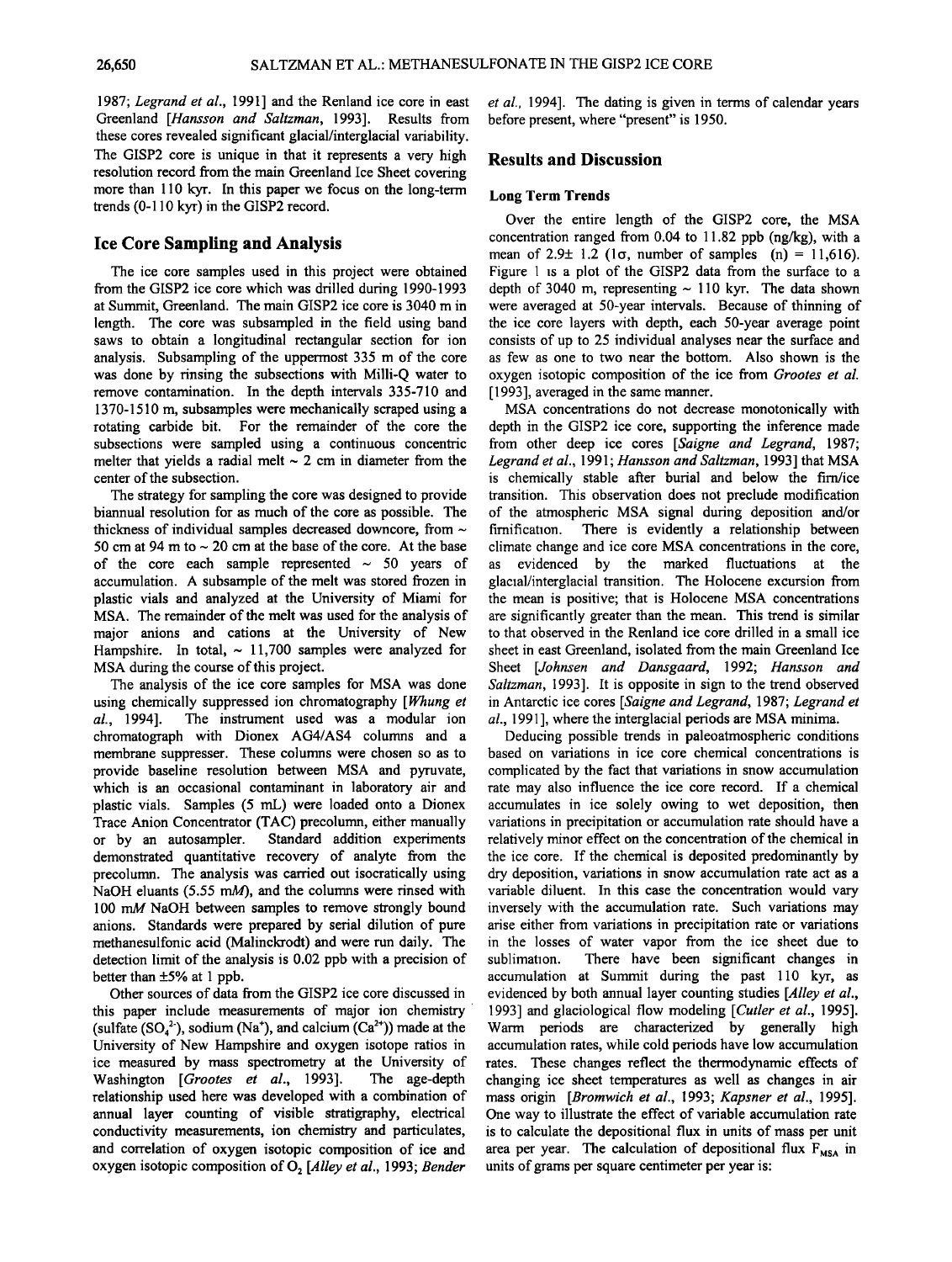

**Figure 1. Fifty-year averaged data from the Greenland Ice Sheet Project 2 (GISP2) ice core for the last 110**  kyr. From top - 1) MSA concentration (ppb), 2) MSA flux (10<sup>-7</sup>g/cm<sup>2</sup>yr) see text for explanation, 3) nonseasalt  $SO_4^2$  concentration (ppb), 4) MSA fraction (%) is defined as 100 x MSA/(nss  $SO_4^2$  + MSA), 5) **oxygen isotopic composition of ice (per mil, SMOW; Grootes. et al., 1993).** 

$$
F_{\text{MSA}} = C_{\text{MSA,ice}} \times A_{\text{H2O}} \times \rho_{\text{ice}}
$$
 (1)

where C<sub>MSA,ice</sub> is the ice core MSA concentration in parts per **billion, A is the accumulation rate in centimeters per year, and p is the ice density in grams per cubic centimeter. A depth profile of the MSA flux is show in Figure 1. The MSA flux profile exhibits more distinct climatic variability than MSA concentration. There is a major increase in flux associated with the warm periods around 75, 40-55, and 0-10 kyr B.P. The largest change in accumulation rate occurred between the last glacial maximum and the Holocene and was approximately afactor of 5.** 

**Clearly, the interpretation of ice core chemical trends is sensitive to assumptions regarding the relative importance of wet versus dry deposition. Legrand and Kirchner [1990] examined the relationship between depositional flux and accumulation rates of nitrate between several East Antarctic sites in order to infer the importance of dry versus wet deposition, making the assumption that the atmosphere over all the sites had essentially uniform chemical composition.**  *Whung et al.* [1994] examined this relationship for MSA **using data from a single shallow ice core from south central Greenland (ice core 20D). Alley et al. [1995] used a similar model to examine major ion fluxes from the late glacial**  portion of the GISP2 ice core. Whung et al. [1994] concluded **that dry deposition has been a minor component of the total**  deposition of MSA during the past 200 years. **calculations assume that deposition of chemicals to ice obey the following simple model:** 

$$
F_{\text{MSA}} = (C_{\text{MSA,air}} \times V_{\text{d}}) + (C_{\text{MSA,air}} \times S_{\text{MSA}} \times P_{\text{H2O}})
$$
(2)

where, F<sub>MSA</sub> (grams per square centimeter per year) is as defined above, C<sub>MSA,air</sub> (parts per billion) is the atmospheric concentration of MSA, V<sub>d</sub> (grams per square centimeter per **year) is the dry-deposition velocity for MSA-containing**  aerosols, S<sub>MSA</sub> is the dimensionless scavenging ratio for MSA  $(S_{MSA} = C_{MSA, \text{precip}} / C_{MSA, \text{air}})$ , and  $P_{H2O}$  is the precipitation rate in **grams per square centimer per year. If the scavenging ratio, deposition velocity, and atmospheric concentration of MSA remained constant over time, one would expect to find a linear relationship between the depositional flux of MSA and the accumulation rate. The slope of a regression line should reflect the concentration of MSA in precipitation, and the**  intercept (i.e., the value of the MSA flux when  $P_{H2O} = 0$ ) **should reflect the importance of dry deposition. Figure 2 illustrates the relationship between the MSA flux and the accumulation rate for the GISP2 record over the past 110 kyr using the 50-year averaged data shown in Figure 1. Note that accumulation (i.e., precipitation minus sublimation) is used as a proxy for paleoprecipitation, which is not known. The**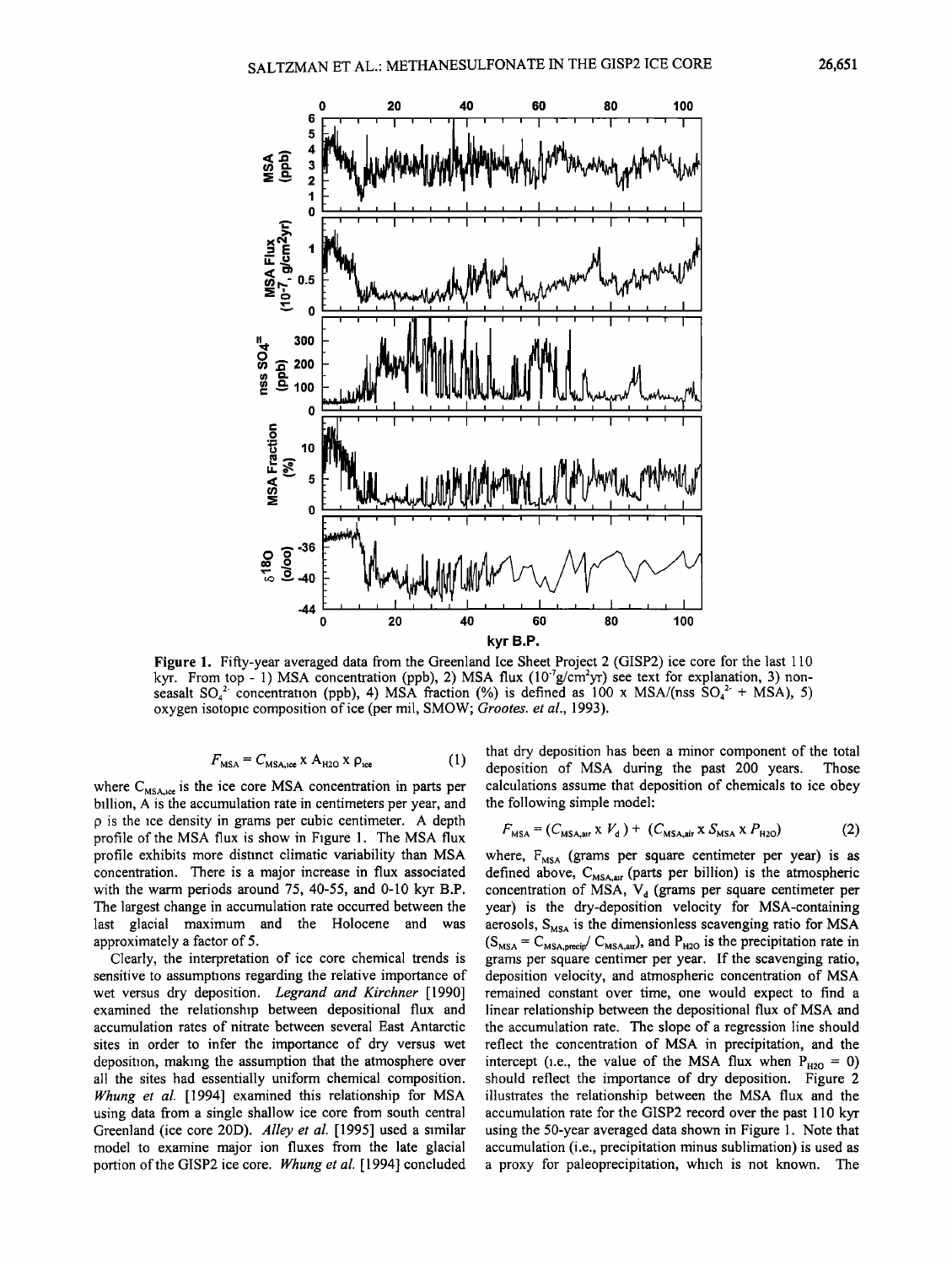

Figure 2. Depositional flux of MSA (F<sub>MSA</sub>) vs accumulation rate (A<sub>H20</sub>) [from *Cutler et al.*, 1995]. Each point represents a **50-year average of MSA concentration and accumulation rate. The line shown is a linear least-squares regression and is**  given in the following equation:  $F_{MSA} = 3.38 \times A_{H20} - 0.057$ ,  $r^2 = 0.738$ .

**intercept of the linear regression line is slightly negative, but not significantly different from zero at the 95% confidence interval, suggesting that dry deposition is not an important component of the overall flux. This conclusion is in general agreement with field studies of aerosol depositional processes**  carried out in Greenland [Bergin et al., 1994]. The equation **of the regression line from the GISP2 core is similar to that obtained in south central Greenland [Whung et al., 1994].** 

**The inference that dry deposition is not a major component of the overall flux suggests that the ice core MSA concentration should contain the best representation of**  paleoatmospheric concentrations, while the MSA flux reflects **largely the frequency and duration of precipitation events. Given the large number of samples and long duration of the record, there is a surprisingly small amount of scatter in the relationship between MSA flux and accumulation rate (Figure 2). This implies that there is relatively little variability in the atmospheric concentrations of MSA on long timescales. This is particularly true of the period between 20 and 110 kyr B.P. but is less so between 0 and 20 kyr B.P. This period is discussed in more detail below.** 

#### **The Last 20 kyr**

**Figure 3 is an expanded view of the MSA concentration, depositional flux, and oxygen isotope data covering the last 20 kyr. Prior to the onset of deglaciation (16 kyr B.P.), MSA concentrations were near their historical mean for the previous 80 kyr. During the Bolling-Allerod, ~ 12-16 kyr B.P. as evidenced by the oxygen isotope record, the MSA concentration and flux behaved differently. The**  profile exhibits more variability, increasing, then dropping rapidly at  $\sim$  15 kyr B.P. The flux **profile does not exhibit such a decrease. The concentration also exhibits a large peak at the Younger Dryas event (12.5 kyr B.P.), which is somewhat suppressed in the flux profile. This is interesting, in that the MSA signal increased at the beginning of the Younger Dryas cooling event, whereas over the record as a whole, colder periods are associated with low**  Within the Younger Dryas the MSA

**concentration and flux decrease, reaching their minima at 11 and 12 kyr B.P., respectively. The Younger Dryas minimum in MSA concentration is actually considerably lower than the level during the last glacial maximum. The flux during the Younger Dryas, on the other hand, is essentially the same as the level during the last glacial maximum. The MSA signals do not reflect the sharp warming at the end of the Younger Dryas (11.5 kyr B.P.) shown in the isotope record. Instead, the MSA concentration and flux both begin to increase gradually at this time. The rate of increase of the MSA signals increases around 10 kyr B.P., when the oxygen isotopic composition suggests that the glacial/interglacial warming transition is complete and the Holocene has begun. The MSA concentration and flux continue to increase until ~ 8 kyr bp where there is a minor but sharp decrease. This feature lags a similar decrease in oxygen isotope ratio at ~ 8.2 kyr bp. At ~ 7.5 kyr B.P., the MSA concentration and flux resume increasing until around 2 kyr B.P. where they reach their maximum for the entire GISP2 record.** 

**The very slow increase in MSA at the beginning of the Holocene clearly suggests that the MSA record reflects responses to changes in climate and atmospheric/ocean circulation, rather than the forces driving climate change. It is surprising that MSA continued to increase for several thousand years after the end of the glacial/interglacial transition, when the isotope record suggests that climate stabilized rapidly. The MSA increase during the Holocene suggests that perhaps there were changes in either surface ocean biology or atmospheric transport that occurred over much longer timescales than the mixing time of the atmosphere or surface ocean.** 

**Overall, during the past 20 kyr the MSA flux clearly behaves more as one would expect for a signal that reflects climatic change, while the concentration profile appears**  somewhat decoupled from the climate record. **surprising given our conclusion in the previous section that dry deposition is not significant. Figure 4 is a plot of MSA flux versus accumulation rate for the last 20 kyr B.P. only. The nature of this data is clearly very different from the record as a whole and is not well described by the simple model discussed above (equation (2)). The data set appears to consist of two distinct populations: (1) glacial ice in which the MSA flux is nearly constant over a wide range of accumulation rates and (2) Holocene ice in which there are wide variations in the MSA flux with little variation in accumulation rate. We can speculate on the causes for these trends. The glacial segment of the data is what one might expect from the case in which dry deposition was dominant. There is evidence from several Greenland ice core chemistry records [Herron and Langway, 1985; Hansson, 1994; Alley et al., 1995] that aerosol loading of the atmosphere during the glacial maximum was extremely high owing to the input of both continental dust and sea salt. It is possible that such particles scavenged other chemicals such as MSA, increasing their dry-deposition velocity. Increased wind speed during the glacial compared with interglacial climates should also increase dry-deposition velocities [Petit et al., 1981; Lautenschlager and Hefterich, 1990]. However, it seems unlikely that dry deposition would so dominate deposition at the site that the MSA flux would become invariant with water accumulation. The Holocene portion of the record is easier to explain. It appears likely that while Holocene accumulation rates varied little, there must have been significant changes in**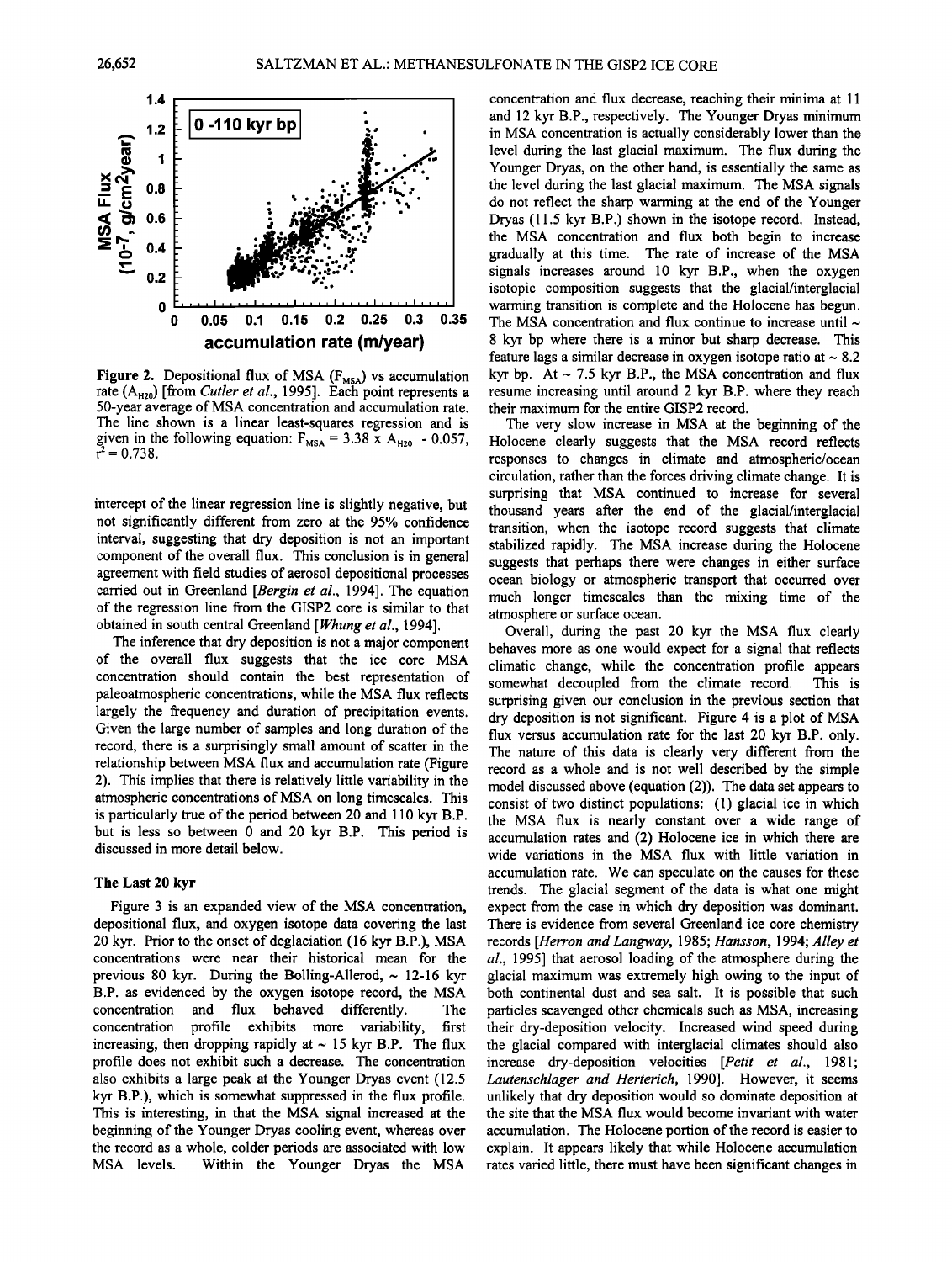

**Figure 3. Fifty year averaged data from the GISP2 ice core for the last 20 kyr bp. From top - 1) MSA**  concentration (ppb), 2) MSA flux  $(10^{7}$ g/cm<sup>2</sup>yr) see text for explanation, 3) SO<sub>4</sub><sup>2</sup> concentration (ppb), 4) MSA fraction defined as  $100 \times MSA/(nss \cdot 50^{2} + MSA)$ , 5) oxygen isotopic composition of ice (per mil, **SMOW; [Grootes. et al., 1993]).** 

**the concentration of MSA in the atmosphere. We believe that this is a case in which the ice core record clearly and**  unambiguously reflects changes in the **concentration of MSA.** 

#### **Relationship Between MSA and Sulfate**

The relationship between MSA and SO<sub>4</sub><sup>2</sup> in the GISP2 ice **core can provide some insight into the origin of atmospheric sulfur over Greenland and its relationship to climate. The**  MSA to non-sea salt sulfate (nss  $SO_4^2$ ) ratio (expressed as the **MSA fraction) can be used as a tracer for the input of biogenic sulfur into a given air mass or ice core. The MSA**  fraction is defined as 100 x MSA/( $SO_4^{2+}$  + MSA) [*Whung et* **al., 1994]. MSA fraction for the GISP2 ice core is shown in Figures 1 and 3. For those calculations we used the GISP2**  Na<sup>+</sup> record to obtain the sea-salt component of the total sulfate. Sea-salt SO<sub>4</sub><sup>2</sup> is a small fraction of the total sulfate **(<6%) in the core.** 

The variability of  $SO_4^2$  in the GISP2 ice core is strikingly **different from that of MSA (Figure 1). During glacial conditions, MSA fraction was highly variable, ranging from 8% during the warmer periods to 0.2% during the cold periods. This variablility in MSA fractions was driven largely** 

by variability in the  $SO_4^2$  levels.  $SO_4^2$  concentrations ranged **from a baseline concentration of 50-60 ppb during the warmer periods to 200-300 ppb during cold periods, while MSA concentrations varied by only a factor of 2. The general**  pattern of  $SO_4^2$  variability in glacial conditions mirrors that of a number of major ions in the core, including  $Na<sup>+</sup>$  and  $Ca<sup>2+</sup>$ . **reflecting higher wind speeds, aridity, and exposure of continental shelves associated with cold climates. A similar**  pattern was observed for  $SO_4^2$  in the Dye 3, Camp Century, **and Renland ice cores [Herron and Langway, 1985; Hansson,**  1994]. Holocene SO<sub>4</sub><sup>2</sup> concentrations were generally low and **uniform, with baseline concentration of 40-50 ppb. As the Holocene progressed, the MSA fractions increased from 2 to >10%, driven largely by the trend of increasing MSA concentrations. The MSA fraction peaked at approximately 350 year B.P., corresponding to the maximum in MSA concentration. The relationship among MSA fraction, MSA**  concentration, and SO<sub>4</sub><sup>2</sup> concentration suggests that there is a major SO<sub>4</sub><sup>2</sup> source that is not associated with the oceanic **emissions of DMS. The two potential sources are terrestrial and volcanic emissions. The terrestrial contribution can be**  estimated by examining the relationship between nss SO<sub>4</sub><sup>2</sup>and Ca<sup>2+</sup> (Figure 5). Although there is a strong correlation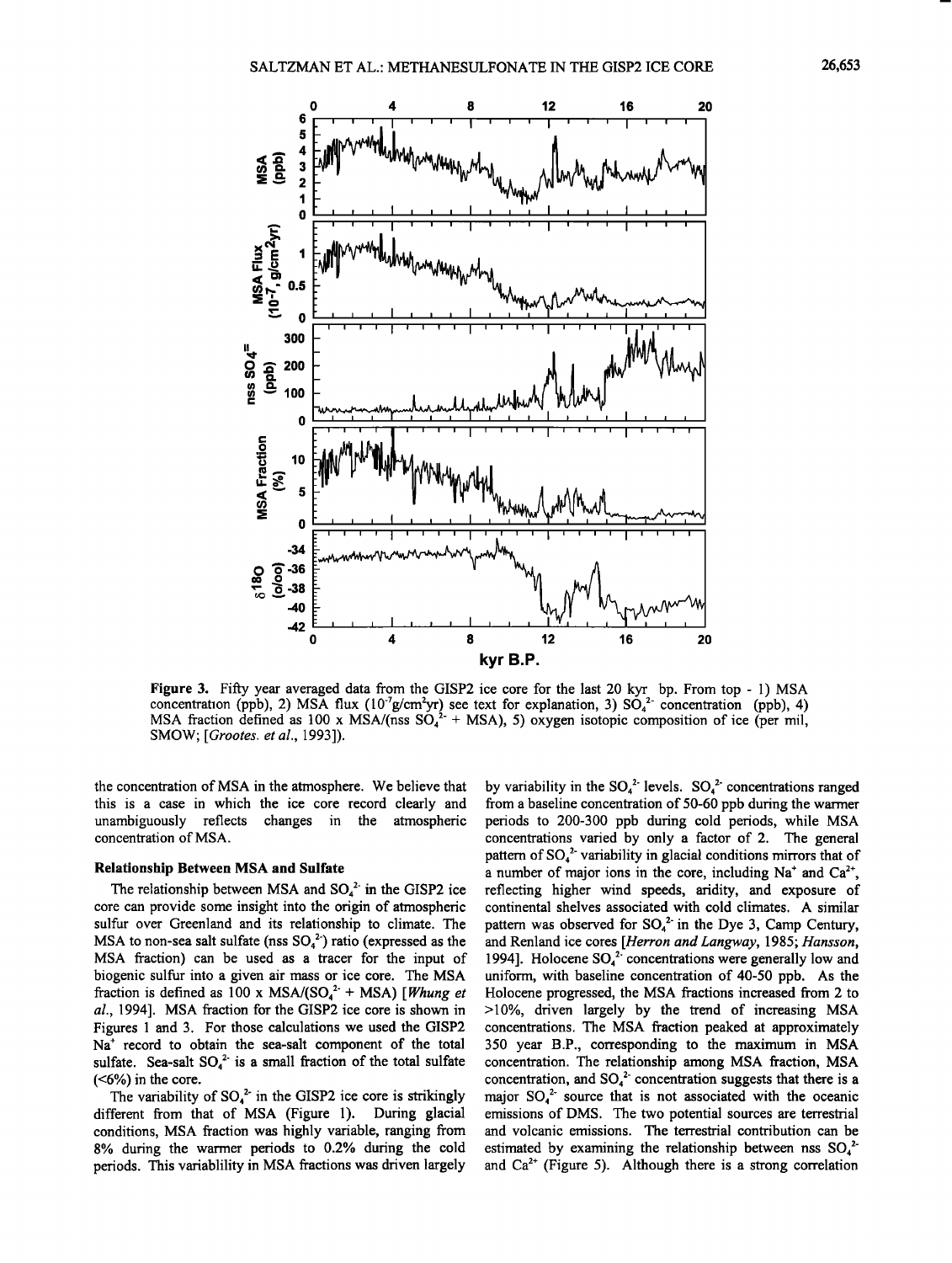

**Figure 4.** MSA flux  $(F_{MSA})$  vs. water accumulation rate  $(A_{H20})$ **for the period 0-20 kyr bp in the GISP2 ice core. The linear regression is expressed as**  $F_{MSA} = 17.604 \times A_{H20} - 3.4 \text{ (r}^2 =$ 0.29) for the Holocene and,  $F_{MSA} = 0.586 \times A_{H20} + 0.19$  (r<sup>2</sup> = **0.14) for the glacial/interglacial transition.** 

between nss  $SO_4^2$  and  $Ca^{2+}$  during glacial times, the slope of a linear regression line yields a value of  $\sim 0.5$ . The mean sedimentary  $SO_4^2/Ca^{2+}$  weight ratio is  $\sim 0.1$  [Holland, 1978; **Mason and Moore, 1982], suggesting that weathering products contribute < 20% of the total sulfate in the GISP2 ice core. In order for the calcium-related sulfate to be a major SO42- source, it would have to have a significant component**  of pure gypsum. The observed  $SO_4^2/Ca^{2+}$  ratio of 0.5 could be obtained for a mixture of ~ 80% average crustal material **and 20% gypsum.** 

An alternative hypothesis is that the elevated nss  $SO_4^2$ **concentrations associated with cold climates are derived from volcanic sources. Recent model simulations of the**  atmospheric sulfur budget suggest that noneruptive emissions of volcanic SO<sub>2</sub> are a significant component of the Arctic **atmospheric sulfur budget, particularly for the mid troposphere and upper troposphere [Langner and Rodhe, 1992; Chin and Jacob, 1996]. It should be noted that the direct, measurement-based source estimates for noneruptive emissions are highly uncertain [Bates et al., 1992b]. If, in fact, volcanic emissions are the principle source for elevated SO42- during cold climates, one must find a mechanism for modulating such emissions in synchroneity with climatic changes. It has been proposed that changes in the rate of volcanic emissions control climate change [Pollack et al., 1976; Rampino and Self, 1982], and some evidence has been presented that the frequency of volcanic eruptions has varied over time [Zielinski et al., 1994]. Volcanoes may influence climate through both the explosive injection of aerosols and gases into the stratosphere and, possibly, through the**  emissions of SO<sub>2</sub> into the troposphere. However, it does not **seem likely that variations in volcanic emissions dominate climate variability on all the timescales exhibited in the**  GISP2 and other ice core records. modulation of the ice core SO<sub>4</sub><sup>2</sup> signal may reflect changes in **atmospheric transport patterns resulting from climate change due to other, unrelated causes. The increased dust loading in GISP2 glacial ice suggests that meridional transport was enhanced during cold climates and perhaps indicates that the**  source of elevated glacial  $SO_4^2$  levels was at low or **midlatitudes.** 



**Figure 5.** The relationship between nss  $SO_4^2$  and  $Ca^{2+}$  in the **GISP2 ice core for the Holocene (0-10 kyr bp) and last glacial period (14 - 110 kyr bp). The regression line is expressed as**  [nss  $SO_4^2$ ] = 0.5 x  $[Ca^{2+}]$  + 57.65 and  $r^2$  = 0.83.

**Although the Holocene MSA fractions are larger than those in glacial ice, they are still lower than expected for high-latitude sites dominated by marine biogenic sources. For example, the mean summertime MSA fractions in aerosols at Mace Head, Ireland (53.32øN, 9.85øW), and**  Mawson, Antarctica (67.60°S, 62.50°E), are 18.4% and **26.3%, respectively [Galloway et al., 1993; Savoie et al., 1993]. Whung et al. [1994] argued that low-MSA fractions in Greenland ice reflect transport of marine aerosols from lower latitudes to the Greenland ice sheet. Marine boundary layer aerosols in tropical and subtropical regions exhibit MSA fractions in the 5-10% range [Savoie et al., 1989]. Therefore biogenic input with a mean MSA fraction of 10% could explain the observed Holocene values, with no input of volcanic sulfur. If the biogenic component of the sulfur in Holocene ice was high latitude in origin with an MSA**  fraction of 25%, an additional SO<sub>4</sub><sup>2</sup> source is needed. This **source, presumably volcanic, would need to be 1.5 times as large as the biogenic input in order to obtain the observed Holocene MSA fractions.** 

**There is no evidence in the GISP2 core for an increase in the MSA fraction of biogenic-derived aerosols in the glacial atmosphere. This is surprising, as one might expect that during colder conditions the aerosol might look chemically more like that in cold regions today. This was observed at Vostok, Antarctica [Legrand et al., 1991]. The decrease in MSA fraction in the GISP2 core during cold periods must indicate that either (1) the biogenic sources were shifted to**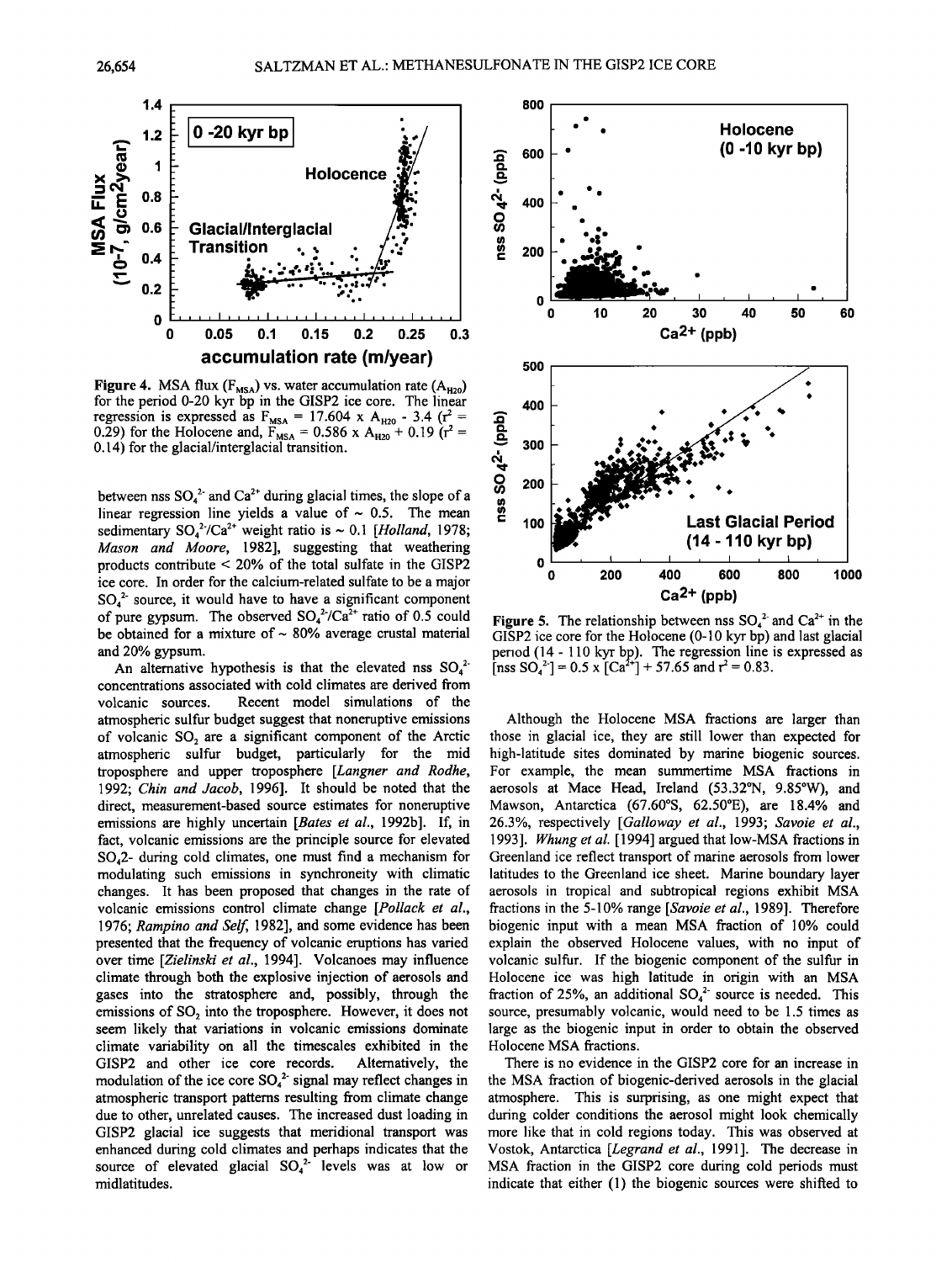**lower latitudes and warmer waters compared with the source regions affecting Greenland today or (2) additional sulfur from nonmarine sources impacted the site.** 

**During deglaciation and into the Holocene the MSA**  fraction increased from its minimum of ~ 1% at 11 kyr to its **maximum of 12% around 3 kyr B.P. These variations are driven largely by the changes in MSA concentration and most likely reflect changes in the North Atlantic biogenic sulfur source strength. An interesting aspect of the record is that the MSA concentration and MSA fraction continue to increase long after the oxygen isotopic signal suggests that Holocene climate stabilized (7-8 kyr B.P.). As mentioned earlier, such a long time constant is not expected for changes in surface ocean or atmospheric circulation, and we would not have expected to see such a gradual change for a biogenic emission like DMS. The data imply that it took several thousand years for the biogenic sulfur cycle over the North Atlantic Ocean to establish its current pattern. The fact that MSA fractions were increasing during this period suggests that the phenomenon may be related to the establishment of the high-latitude fauna that generate high-MSA fraction aerosols compared with low latitude sources.** 

#### **Relationship Between MSA and Sodium**

As mentioned above, the Na<sup>+</sup> record exhibits a marked **increase in both mcan concentration and variability during glacial periods [Mayewski et al., this issue]. Typical glacial**  Na<sup>+</sup> concentrations were of the order of 30 parts per billion, **while Holocene values were only 5 ppb. This increase suggests that glacial wind speeds wcrc significantly greater than those of intcrglacials and that the trajectories of air masses influencing precipitation at Summit wcrc in contact with the sea surface. This is a key point that places an important constraint on the interpretation of the MSA data.**  The increase in glacial Na<sup>+</sup> concentrations means that if **glacial sea surface DMS concentrations wcrc similar to today, the air/sea exchange of DMS and the eventual MSA concentration in glacial ice should have increased many fold**  The increase in Na<sup>+</sup> effectively **counters the argument that sea ice expansion in the glacial North Atlantic restricted the area available as a source region for DMS emissions. Even to maintain a constant supply of MSA to Summit, given the increased wind speeds, one must conclude that the concentration of DMS decreased significantly in the source regions. This interpretation**  requires that the Na<sup>+</sup> in the GISP2 ice core be derived from **seawater, rather than terrestrial sources. This appears likely,**  given that the Na<sup>+</sup> to CI<sup>-</sup> ratio during the periods of elevated **Na+ is similar to that of modem seawater.** 

**The cause of the apparent decrease in surface ocean DMS**  in the glacial North Atlantic Ocean is not known. **hypothesize that this phenomenon reflects differences in the phytoplankton ecology of the glacial North Atlantic Ocean compared with today. It is well known that glacial sediments in the North Atlantic are coccolith-depleted, and it has been suggested that this reflects a major southward shift of the oceanographic polar front compared with its present-day position [CLIMAP Project Members, 1981 ]. Coccolithiphora are among the major groups of phytoplankton known to produce DMS, and their decreasing abundance in the glacial polar ocean may have influenced atmospheric MSA levels. It is likely that other polar and subpolar DMS-producing fauna that do not leave a sedimentary record such as Phaeocystis** 

**[Keller et al., 1989] were also displaced southward in the glacial ocean.** 

#### **Conclusions**

**The MSA record from the GISP2 ice core gives a qualitative picture of how climate changes affected the atmospheric burden of biogenic sulfur over Greenland during the past 110 kyr. The record indicates that warmer climates were characterized by higher levels of biogenic sulfur than cold periods. These changes are opposite in trend from those observed in ice core records from Antarctica [Legrand et al., 1991] and suggest that the biological state of the Southern and North Atlantic Oceans responded quite differently to climatic changes. It is important to understand the causes of such differences.** 

**If we assume that the variations in MSA reflect variations**  in the abundance of DMS-derived submicron SO<sub>4</sub><sup>2</sup> aerosol, **then the GISP2 record implies a radiative forcing that provides a negative climatic feedback. For example, the transition from the last glacial maximum to the Holocene was accompanied by an increase in biogenic sulfur emissions. This increase would act to cool the Earth's surface and tend to limit the warmth of the interglacial. This was the sense of the feedback originally proposed by Shaw [1983] and Charlson et al. [1987]. This feedback is opposite from that inferred from the Antarctic Vostok ice core record [Legrand et al., 1988], where colder conditions were associated with higher levels of biogenic sulfur. It is also important to note that the aerosol radiative forcing in Greenland has several additional components: seasalt, terrestrial, and volcanic aerosols. All were probably large during glacial times compared with today. Sea-salt and terrestrial aerosols have very different size distributions and chemical composition from that of the marine, DMS-derived aerosols and hence have different radiative properties. All three components must be taken into account in order to understand the overall climatic feedback associated with long-term changes in atmospheric aerosol loading.** 

**Acknowledgments. The authors wish to acknowledge many people who participated in the field and laboratory operations that contributed to this work. These include Matthew Davis, Gary Dearman, Claire Germain, and Michele Zetwo. We also wish to thank the GISP2 Science Management Organization (especially Mark Twickler and Michael Morrison), the PICO drilling and logistical support team, and all the individuals who worked on the GISP2 core processing line and ice core dating. Michele Rowand provided invaluable assistance in the preparation of this manuscript. This research was supported by National Science Foundation grants DPP8822600 and DPP9322518.** 

#### **References**

- **Alley, R.B., et al., Abrupt increase in Greenland snow accumulation at the end of the Younger Dryas event, Nature, 361, 527-529, 1993.**
- **Alley, R.B., R.C., Finkel, K. Nishiizumi, S. Anandakrishnan, C.A. Shuman, G.R. Mershon, G.A. Zielinski, and P.A. Mayewski, Changes in continental and sea-salt atmospheric loadings in central Greenland during the most recent deglaciation: modelbased estimates, J. Glaciol., 41(139), 503-514, 1995.**
- **Andreae, M.O., Ocean-atmosphere interactions in the global biogeochemical sulfur cycle, Mar. Chem., 30, 1-29, 1990.**
- **Ayers, G.P., J.P. Ivey, and R.W. Gillett, Coherence between seasonal cycles of dimethyl sulphide, methanesulphonate and sulphate in marine air, Nature, 349, 404-406, 1991.**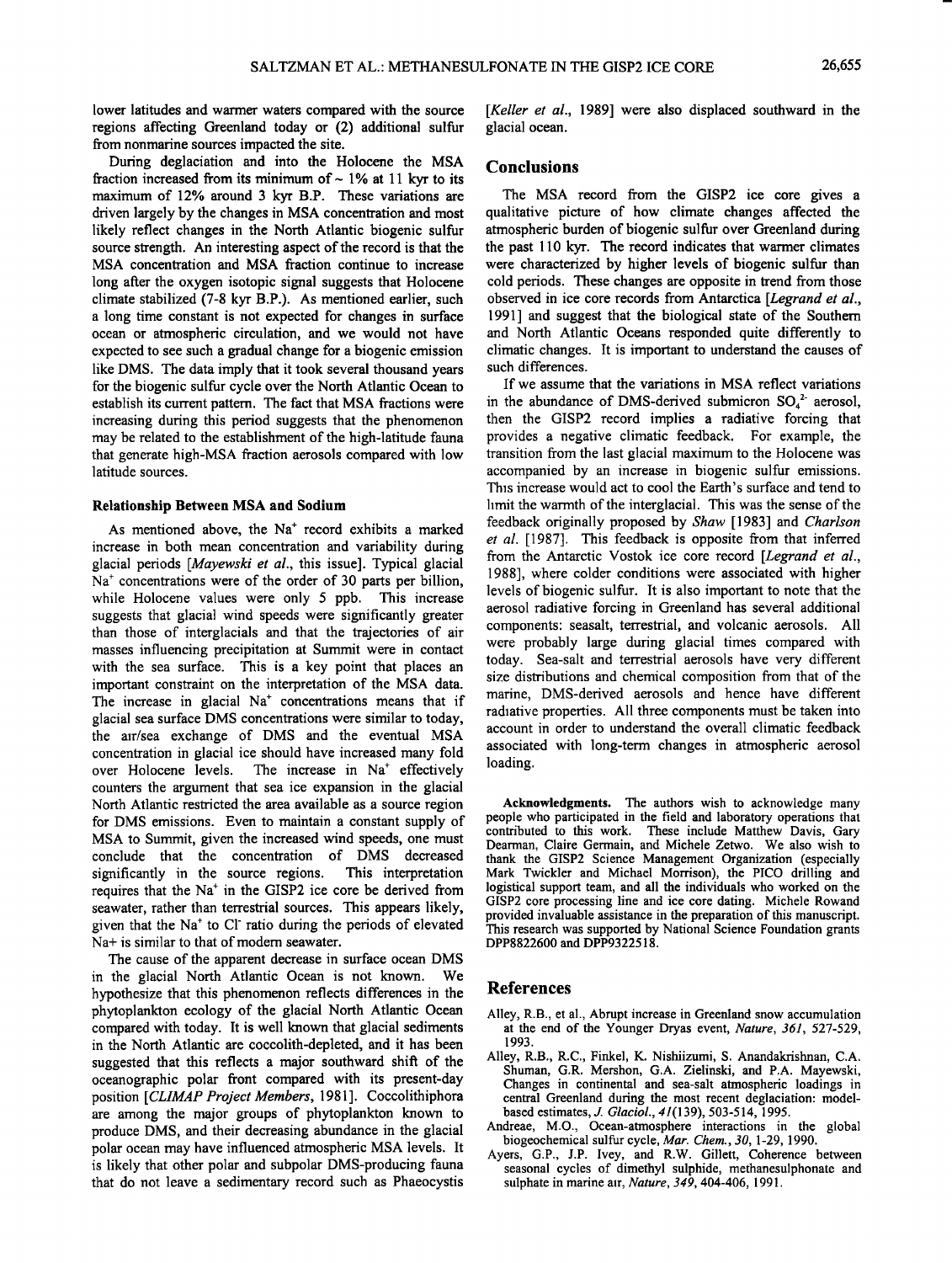- **Bates, T.S., J.A. Calhoun, and P.K. Quinn, Variations in the methanesulfonate to sulfate molar ratio in submicrometer marine aerosols particles over the South Pacific Ocean, J. Geophys. Res., 97, 9859-9865, 1992a.**
- **Bates, T.S., B.K. Lamb, A. Guenther, J. Dignon, and R.E. Stoiber,**  Sulfur emissions to the atmosphere from natural sources, *J.* **Atmos. Chem., 14, 315-337, 1992b.**
- **Bender, M., T. Sowers, M.L. Dickson, J. Orchardo, P. Grootes, P.A. Mayewski, and D.A. Meese, Climate connections between Greenland and Antarctica during the last 100,000 years, Nature, 3 72, 663-666, 1994.**
- **Bergin, M.H., J.L. Jaffrezo, C.I. Davidson, R. Caldow, and J. Dibb, Fluxes of chemical species to the Greenland ice sheet at Summit by fog and dry deposition, Geochim. Cosmochim. Acta, 58, 3207- 3215, 1994.**
- **Berresheim, H., Biogenic sulfur emissions from Antarctic waters, J. Geophys. Res., 92, 13,245-13,262, 1987.**
- **Berresheim, H., M.O. Andreae, G.P. Ayers, R.W. Gillett, J.T. Merrill, V.J. Harris, and W.L. Chameides, Airborne measurements of dimethylsulfide, sulfur dioxide, and aerosol ions over the Southern Ocean south of Australia, J. Atmos. Chem., 1 O, 341-370, 1990.**
- **Berresheim, H., P.H. Wine, and D.D. Davis, Sulfur in the atmosphere, in: Composition, Chemistry, and Climate of the Atmosphere, edited by H.B. Singh, p. 251-307, Van Nostrand Reinhold, New York, 1995.**
- **Bromwich, D.H., F.M. Robasky, R.A. Keen, and J.F Bolzan, Modeled variations of precipitation over the Greenland ice sheet, if. Clim., 6(1), 1253-1268, 1993.**
- **Chaffson, R.J., J.E. Lovelock, M.O. Andteac, and S.G. Warren, Oceanic phytoplankton, atmospheric sulphur, cloud albedo and climate, Nature, 326, 655-661, 1987.**
- **Chin, M., and D.J. Jacob, Anthropogenic and natural contributions**  to troposheric sulfate: A global model analysis. *J. Geophys. Res.*, **101, 18,691-18,699, 1996.**
- **CLIMAP Project Members, Seasonal reconstructions of the Earth's**  surface at the last glacial maximum, Map Ser. MC-36, Geol. Soc. **of Am. Boulder, Colo., 1981.**
- **Cutler, N.N, C.F. Raymond, E.D. Waddington, D.A. Meese, and R.B. Alley, The effect of ice sheet thickness change on the accumulation history inferred from GISP2 layer thicknesses, Ann. Glaciol., 21, 26-32, 1995.**
- **Gao, Y. A. Arimoto, R.A. Duce, L.Q. Chen, M.Y. Zhou, and D.Y.**  Atmospheric non-sea-salt sulfate, nitrate and methanesulfonate over the China Sea., J. Geophys. Res., 101, **12,601-12,611, 1996.**
- **Galloway, J.N., D.L. Savoie, W.C. Keene, and J.M. Prospero, The temporal and spatial variability of scavenging ratios for nss**  sulfate, nitrate, methanesulfonate and sodium in the atmosphere **over the North Atlantic Ocean. Atmos. Environ., 27 Part A, 235- 250, 1993.**
- **Greetes, P.M, J.W.C., Stuiver, S. Johnson, and J. Jouzel, Comparison of oxygen isotope records from the GISP2 and GRIP Greenland ice cores, Nature, 366, 552-554, 1993.**
- **Hansson, M.E., The Renland ice core. A Northern Hemisphere record of aerosol composition over 120,000 years, Tellus, Set. B, 46, 390-418, 1994.**
- **Hansson, M.E., and E.S. Saltzman, The first Greenland ice core record of methanesulfonate and sulfate over a full glacial cycle, if. Geephys. Res. Lett., 20, 1163-1166, 1993.**
- **Herron, M.M. and C.C. Langway Jr., Chloride, nitrate, and sulfate in the Dye 3 and Camp Century Greenland ice cores in Greenland Ice Core: Geophysics, Geochemistry, and the Environment, Geephys. Monogr. Ser., vol. 33, edited by C.C. Langway, Jr., J. Oeschger, and W. Dansgaard, pp. 77-84, AGU, Washington D.C., 1985.**
- **Holland, H.D., in The Chemistry of the Atmosphere and Oceans, John Wiley, New York, 1978.**
- **Huebert, B.J., L.Z. Zhuang, and S. Howell, Sulfate, nitrate, methanesulfonate, chloride, ammonium, and sodium measurements from ship, island, and aircraft during the Atlantic Stratocumulus Transition Experiment marine aerosol gasexchange, J. Geophys. Res., 101, 4413-4423, 1996a.**
- **Huebert, B.J., D.J. Wylie, L. Zhuang, and J.A. Heath, Production and loss of methanesulfonate and non-sea salt sulfate in the equatorial Pacific marine boundary layer, Geophys. Res. Lett., 23, 7737-7740, 1996b.**
- **Johnsen, S.J., and W. Dansgaard, On flow model dating of stable**  isotope records from Greenland ice cores, in The Last **Deglaciation, Absolute and Radiocarbon Chronologies, edited by E. Bard, NATO ASI \$er., \$er. I, 2, 13-24, 1992.**
- **Kapsner, W.R., R.B. Alley, C.A. Shuman, S. Anandakrishnan, and**  P.M. Grootes, Dominant influence of atmospheric circulation on snow accumulation in Greenland over the past 18,000 years, **Nature, 373, 52-54, 1995.**
- **Keller M.D., W.K. Bellows, and R.R.L. Guillard, Dimethyl sulfide production in marine phytoplankton, in Biogenic Sulfur in the**  Environment, Am. Chem. Soc. Sym. Ser., vol. 393, 167-182, **Washington, DC, 1989, edited by E. Saltzman and W.J. Cooper.**
- **Langner, J. and H. Rodhe, A global three-dimensional model of the tropospheric sulfur cycle, d. Atmos. Chem., 13, 225-263, 1992.**
- Lautenschlager, M., and K. Herterich, Atmospheric response to ice age conditions: Climatology near the Earth's surface, *J. Geophys. Res.*, 95, 22,547-22,557, 1990.
- Legrand, M., R.J. Delmas, and R.J. Charlson, Climate forcing **implications from Vestok ice-core sulphate data, Nature, 334, 418-420, 1988.**
- **Legrand, M., C. Feniet-Saigne, E.S. Saltzman, C. Germain, N.I. Barkov, and V.N. Petrov, Ice-core record of oceanic emissions of dimethyl sulphide during the last climate cycle, Nature, 350, 144-146, 1991.**
- **Legrand, M., and S. Kirchner, Origins and variations of nitrate in**  South Polar precipitation. J. Geophys. Res., 95, 3493-3508, **1990.**
- **Li, S.-M., L.A. Barfie, R.W. Talbot, R.C. Harriss, C.I. Davidson, and J.-L. Jarfree, Seasonal and geographic variations of methane sulfonic acid in the Arctic troposphere, Atmos. Environ., Part A, 27, 3011-3024, 1993.**
- Li, S.-M, L.A. Barrie, and D. Toom, Seasonal variations of **methanesulfonate, non-sea-salt sulfate, and sulfur dioxide at three sites in Canada, d. Geephys. Res., 101, 4165-4173, 1996.**
- **Mason, B., and C.B. Moore, Principles of Geochemistry, pp. 176- 177, John Wiley, New York, 1982.**
- **Mayewski, P.A., L.D. Meeker, M.S. Twickler, S. Whitlow, Q. Yang, and M. Prentice, Major features and forcing of high-latitude**  northern hemisphere atmospheric circulation using a 110,000year-long glaciochemical series, *J. Geophys. Res.*, this issue.
- **Nguyen, B.C., N. Mihalopoulos, J.P. Putaud, A. Gaudry, L. Gallet, W. Keene, and J.N. Galloway, Covariations in oceanic dimethyl sulfide, its oxidation products and rain acidity at Amsterdam Island in the Southern Indian Ocean, d. Atmos. Chem., 15, 39-53, 1992.**
- **Petit, J.-R., M. Briat, and A. Royer, Ice age aerosol content from East Antarctic ice core samples and past wind strength, Nature, 293, 391-394, 1981.**
- Pollack, J.B., O.B. Toon, C. Sagan, A. Summers, B. Baldwin, and W. Van Camp, Volcanic explosions and climatic change: **theoretical assessment, d. Geephys. Res., 81, 1071-1083, 1976.**
- **Pszenny, A.A., A.J. Castelie, J.N. Galloway, and R.A. Duce, A study of the sulfur cycle in the Antarctic marine boundary layer, d. Geephys. Res., 94, 9818-9830, 1989.**
- **Rampine, M.R., and S. Self, Historic eruptions of Tambora (1815), Krakatau (1883), and Agung (1963), their stratospheric aerosols, and climatic impact, Quat. Res., 18, 127-143, 1982.**
- Saigne, C., and M. Legrand, Measurements of methanesulphonic **acid in Antarctic ice, Nature, 330, 240-242, 1987.**
- **Saltzman, E.S., D.L. Savoie, R.G. Zika, and J.M. Prospero, Methane**  sulfonic acid in the marine atmosphere, *J. Geophys. Res.*, 88, **10,897-10,902, 1983.**
- **Saltzman, E.S., D.L. Savoie, J.M. Prospero, and R.G. Zika, Methanesulfonic acid and non-sea-salt sulfate in Pacific air: Regional and seasonal variations, d. Atmos. Chem., 4, 227-240, 1985.**
- **Saltzman, E.S., Ocean/Atmosphere Cycling of Dimethylsulfide, in Global Environmental Change, in Ice Core Studies of Global**  Biogeochemical Cycles, NATO ASI Ser., Ser. I, vol. 30., 65-90, **edited by R.J. Delmas, 1995**
- **Savoie, D.L., and J.M. Prospero, Comparison of oceanic and continental sources of non-sea-salt sulphate over the Pacific Ocean, Nature, 339, 685-687, 1989.**
- **Savoie, D.L., J.M. Prospero, and R.T. Nees, Non-sea-salt sulfate and nitrate in trade wind aerosols at Barbados: Evidence for longrange transport, d. Geephys. Res., 94, 5069-5080, 1989.**